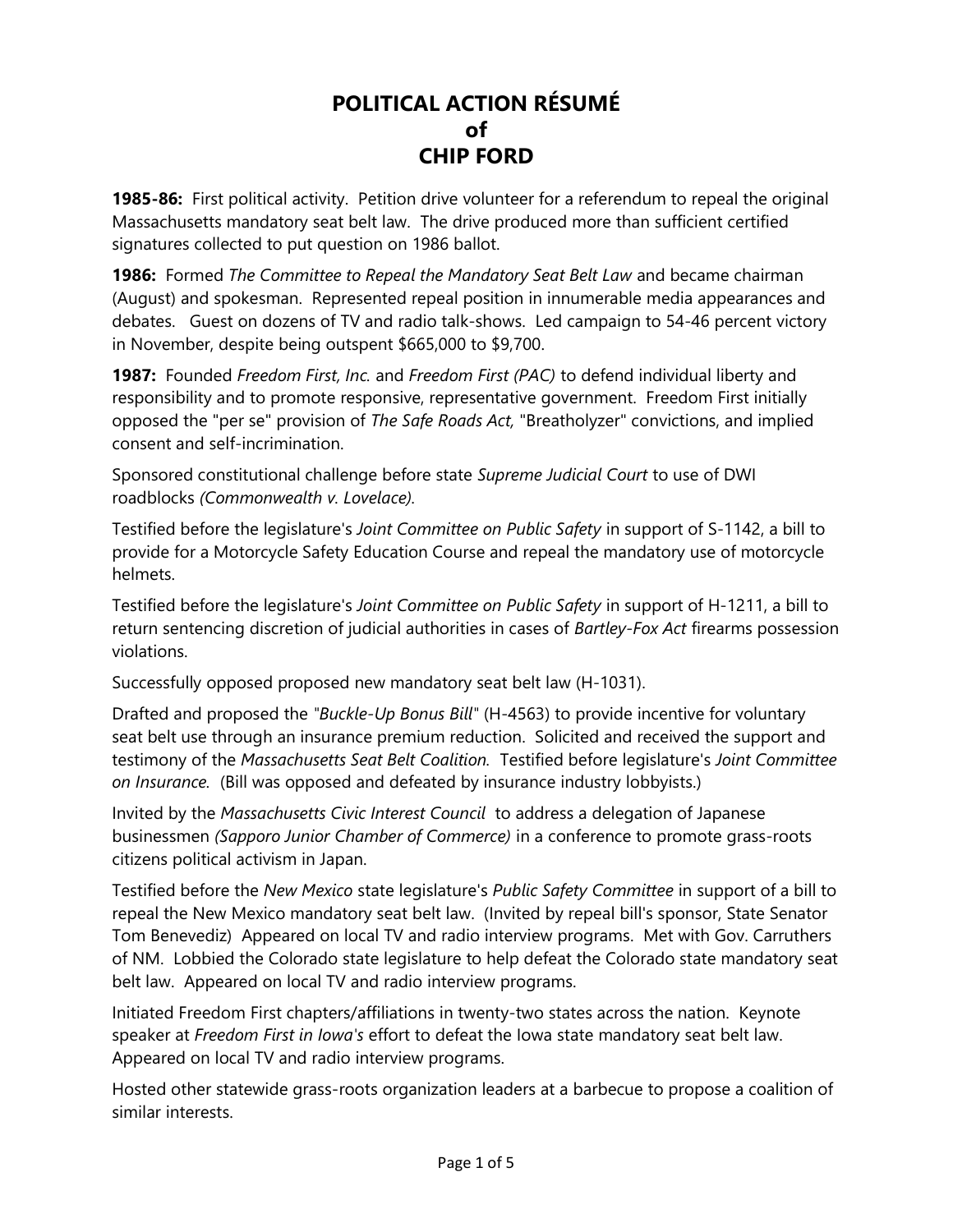In response to state legislative/executive pay raise, formed various organizations into Coalition for Payraise Repeal (CPR) and launched a repeal petition drive. Served as repeal referendum petition drive coordinator. More than sufficient certified signatures were collected to put repeal question on 1988 ballot.

Keynote speaker at Libertarian Party of Massachusetts annual convention.

Joined the initiative petition coalition (CAMEL) in its signature drive to limit the length of state legislative sessions to six-months.

**1988:** Successfully opposed proposed new mandatory seat belt law (S-1042). Served as treasurer and spokesman for Coalition for Payraise Repeal (CPR) campaign. Represented our repeal position in countless debates, and in TV, radio and print media interviews. Defeated legislative pay raise by 83-17 percent in November election.

Keynote speaker at first annual National Mandatory Seat Belt Law Opposition Convention (Lincoln, Nebraska). Traveled statewide representing our opposition position to a proposed new law in debates, and in TV, radio and print media interviews.

Keynote speaker at the annual convention of the Libertarian Party of Nebraska.

Invited to South Dakota to oppose proposed state mandatory seat belt law. Keynote speaker at ABATE of South Dakota annual convention to speak against mandatory seat belt and motorcycle helmet laws. Interviewed by local TV, radio and press.

**1989:** Successfully opposed proposed new mandatory seat belt law (H-3472).

Initiated and filed class-action ten-taxpayer lawsuit (Ford et. al vs. Secretary of Administration & Finance Lashman) in Suffolk Superior Court challenging the constitutionality of the governor's (Dukakis) unilateral fee increases.

Organized independent truckers statewide to join in fees challenge through series of statewide rallies and appearances.

Proposed "Double-or-Nothing" tax and fees roll-back initiative. Worked with Citizens for Limited Taxation to collect initiative referendum signatures to put "Question 3" (Tax and Fees Roll-back) on November, 1990 ballot.

Testified in Washington, DC before the U.S. Senate Subcommittee on Water Resources, Transportation, and Infrastructure of the Committee on Environment and Public Works (Chairman; Sen. Daniel Patrick Monyhan) concerning The National Highway Fatality and Injury Reduction Act of 1989 (S.1007). Only mandatory seat belt law opponent in the nation invited to present opposition testimony. (By request I submitted testimony again to the Senate committee in 1990.) A mandatory seat belt law never became a federal law.

1990: Successfully opposed proposed new state mandatory seat belt law.

Organized major non-partisan "Not One Cent More!" anti-tax increase rally (with WHDH Radio Boston talk-show host Pat Whitley) on Boston Common.

Built Freedom First to 15,000 Massachusetts supporters, with chapters/affiliates in 22 states.

Planned petition drive strategy for constitutional amendment to limit terms of elected officials.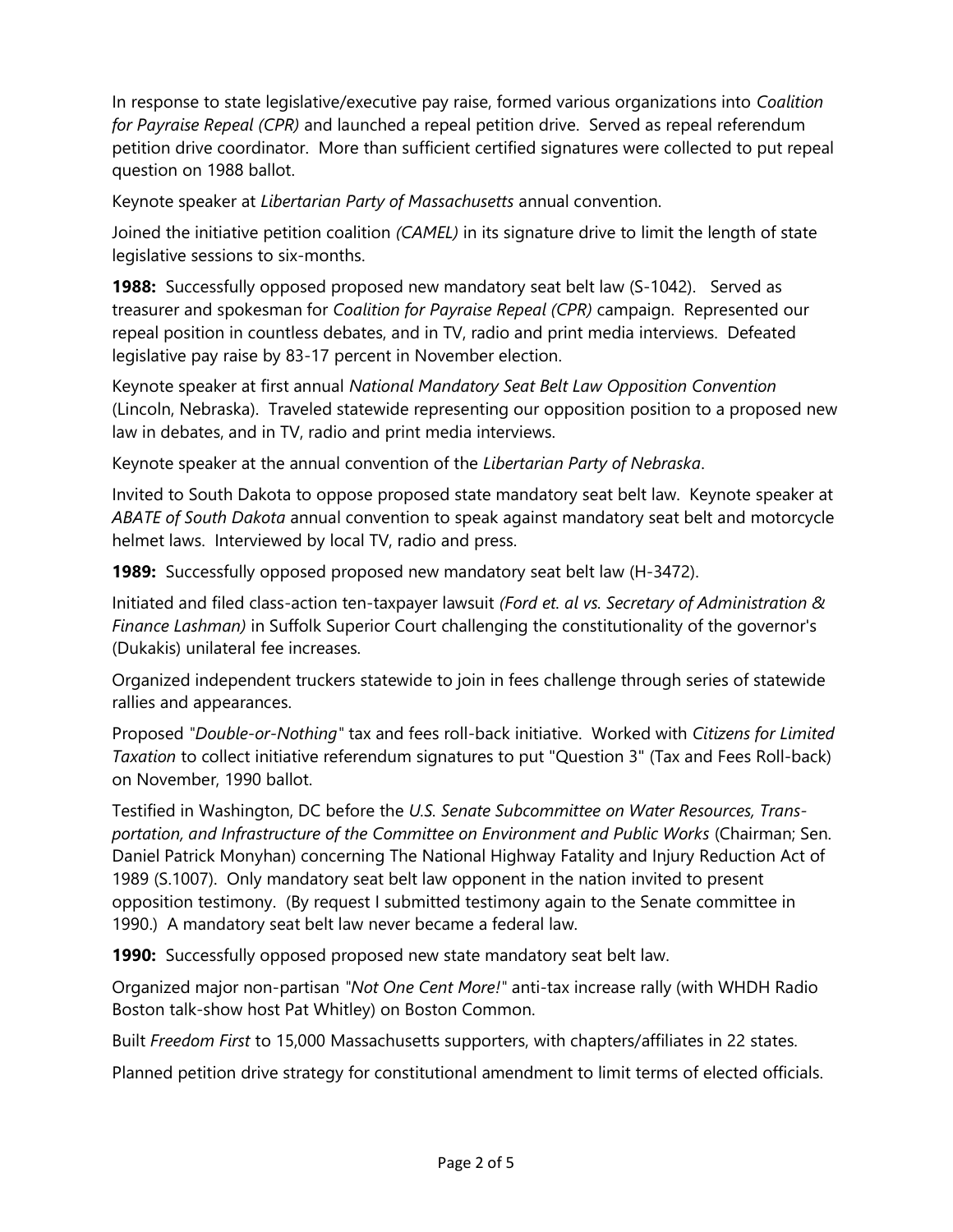Merged Freedom First/Freedom First, Inc. with LIMITS, established by Dorothea Thomas-Vitrac as a coalition of grass roots organizations to propose a term limits strategy.

CLT's Question 3 (Tax & Fees Rollback) defeated (60%-40%) on the November statewide ballot.

1991: Successfully opposed proposed new state mandatory seat belt law.

Retained as state consultant and Essex County coordinator for successful LIMITS petition drive (72,000 signatures) to limit terms of elected officials by constitutional initiative.

1992: Designated (by the media) opposition spokesman to new mandatory seat belt law (H-2136). Guest op-ed "Counterpoint" article (3 May) opposing same in Boston Sunday Herald. Guest on WRKO Radio (Jerry Williams) and WBZ Radio (Tom Bergeron). Presented testimony to the Joint Committee on Public Safety (bill returned to committee for "further study"; in effect killed).

Invited to write "Counterpoint" column (28 Jun) in Boston Sunday Herald in opposition to Mandatory National Service.

Volunteered (February) to assist and advise Massachusetts People for Perot presidential campaign petition drive. Met with Jeff Jacoby, chief editorial writer, The Boston Herald, to legitimize and promote Perot candidacy. Used my contacts at WRKO-AM to broadcast weekly statewide nomination papers petitioning locations. Petition drive volunteer. Appointed (Tewksbury) town co-coordinator; Massachusetts People for Perot. Elected co-coordinator, (congressional) District 5; appointed state media liaison (spokesman); United We Stand, America. Appointed as Perot campaign's Massachusetts "surrogate" for TV debates, op-ed columns.

Invited to write "Counterpoint" column for Boston Sunday Herald opposing Mandatory Metric Conversion.

Retained as a consultant by the Committee Against Unfair Taxes (a ballot question committee opposed to a twenty-five cents a pack cigarette tax increase) to organize grass-roots anti-tax support. Also served as a campaign spokesman. (The tax increase was approved by the voters by 54-46 percent.)

Began initial opposition to a proposed and publicized new mandatory seat belt law.

**1993:** Founded No Means No! to oppose the proposed new mandatory seat belt law, (H 952; later H 5495). Testified against favorable report before the Joint Committee on Public Safety. Organized opposition and lobbied against passage.

Became key initial activist (with U.S. Congressman Jim Inhofe [R-OK], and John Fund, editorial page writer for the Wall Street Journal) in the national movement to have the U.S. House of Representatives sign Discharge Petition #2, then adopt H.R. 134 (A U.S. House rule reform making public the signers of discharge petitions). Brought UWSA-MA into the campaign, then Ross Perot and UWSA-National. Organized Boston rally in front of House Rules Committee Chairman Joe Moakley's office attended by Congressman Inhofe (OK), MA Republican Congressmen Blute and Torkildsen. Discharge Petition #2 abruptly received more than sufficient support for release from the House Rules Committee. H.R. 134 was passed by a vote of 384-40 on Sept. 29.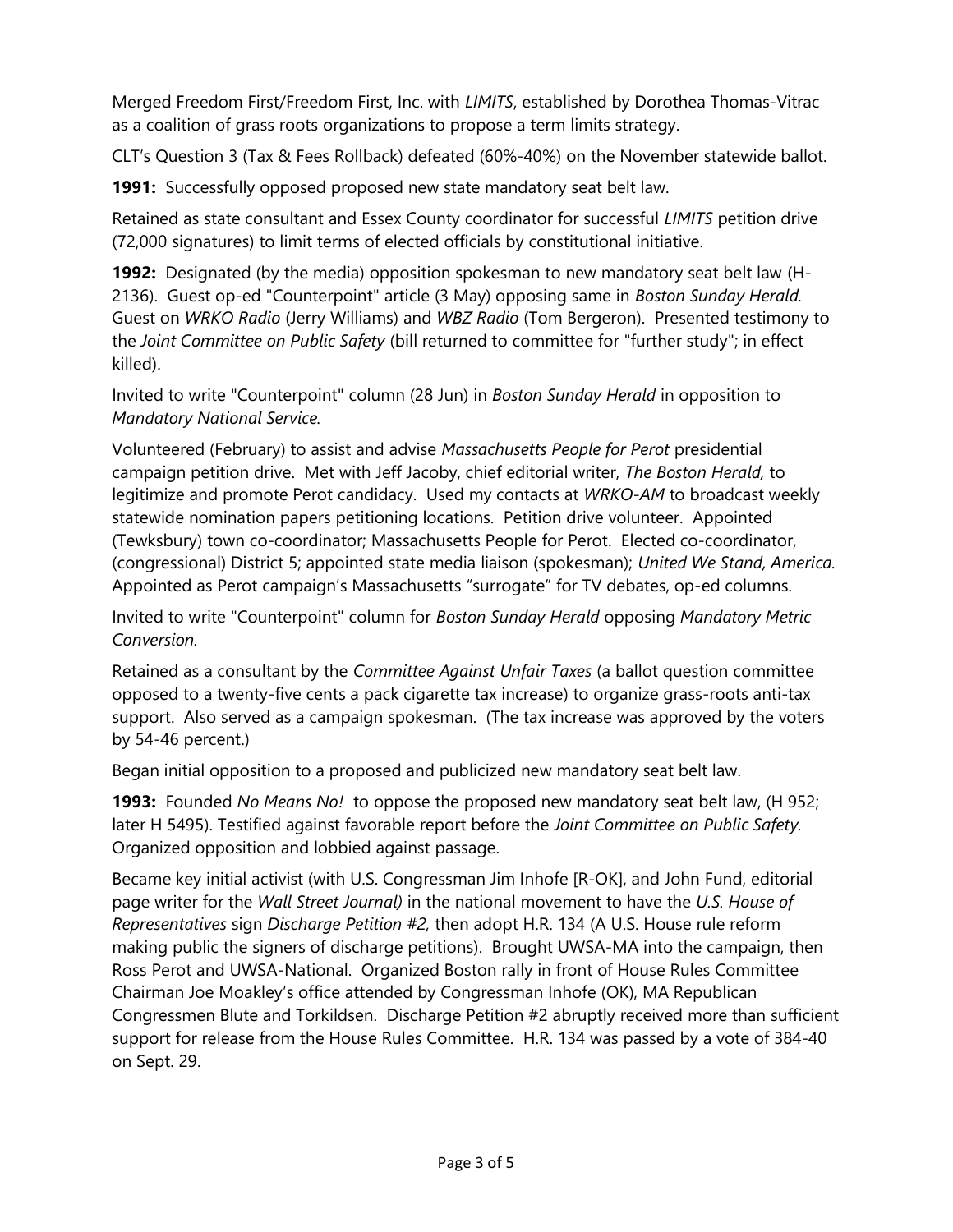Retained by LIMITS II as its statewide consultant/petition drive field director. Collected 40,000 more certified signatures than the 71,286 required to put the term limits initiative into its second phase toward the 1994 ballot.

Got Governor William Weld to veto H 5495, a new Mandatory Seat Belt Law. Lobbied legislators to sustain Gov. Weld's veto of H 5495, the new mandatory seat belt law. Veto over-ridden, Second MSBL became law.

1994: Launched a referendum petition drive to repeal the New Mandatory Seat Belt Law. Filed the Committee to Repeal the Mandatory Seat Belt Law for the second time as a ballot question committee. From Jan-Mar collected 15,000 more certified signatures than the required 35,143, putting the referendum on the 1994 statewide ballot. Launched the repeal campaign. (Repeal referendum – Question 2 – failed.)

Retained by Citizens for Limited Taxation as consultant/state field director for its campaign to defeat the proposed Graduated Income Tax constitutional amendment on the 1994 statewide ballot. (Graduated Income Tax -- Questions 6 & 7 -- defeated.)

Volunteer campaign co-coordinator for LIMITS II term limits ballot question (Question 4 approved).

Member of opposition coalition to post-election 55 percent lameduck legislative pay raise.

1995: Elected chairman of the Coalition for Payraise Repeal (CPR) to draft legislative reform/pay raise rollback initiative, help organize a coalition.

Chairman/Executive Director, Coalition for Payraise Repeal (CPR). Organized/coordinated successful statewide petition drive which turned in 87,904 certified signatures (84,197 allowed) - - 22,000 more than required.

Sep - Oct: Retained as state field director by the Free the Pike Coalition for its petition drive to collect 64,928 certified signatures for its initiative petition to eliminate tolls from the Mass. Turnpike (resigned due to insufficient payment).

1996: Chairman/Executive Director, Coalition for Payraise Repeal. Recruited and hired as codirector of Citizens for Limited Taxation.

1996 - Present: Merged Freedom First with CLT; Co-Director, Citizens for Limited Taxation & Government, (temporarily renamed in recognition of my efforts with Freedom First).

1997-98 - Co-Chairman, A Promise to Keep: 5% ballot committee, to roll back the "temporary" state income tax increase, from 5.95 to its original 5 percent, as promised by the Legislature in 1989. (Petition defeated in court challenge by Mass. Teachers Assoc., by its elimination of 26 out of 65,000 signatures.)

1999-2000 - Co-Chairman, A Promise to Keep: 5% ballot committee, to again attempt to roll back the "temporary" state income tax increase, this time with the support and leadership of Gov. Paul Cellucci. Question 4 on the November 2000 ballot won with 59 percent of the vote.

2000 - Proposed the Voluntary Tax Check-Off bill for those who voted against our income tax rollback so they could win too by continuing to pay more. Adopted by the Legislature in 2002 and appeared beginning on 2003 state tax return forms and remains today.